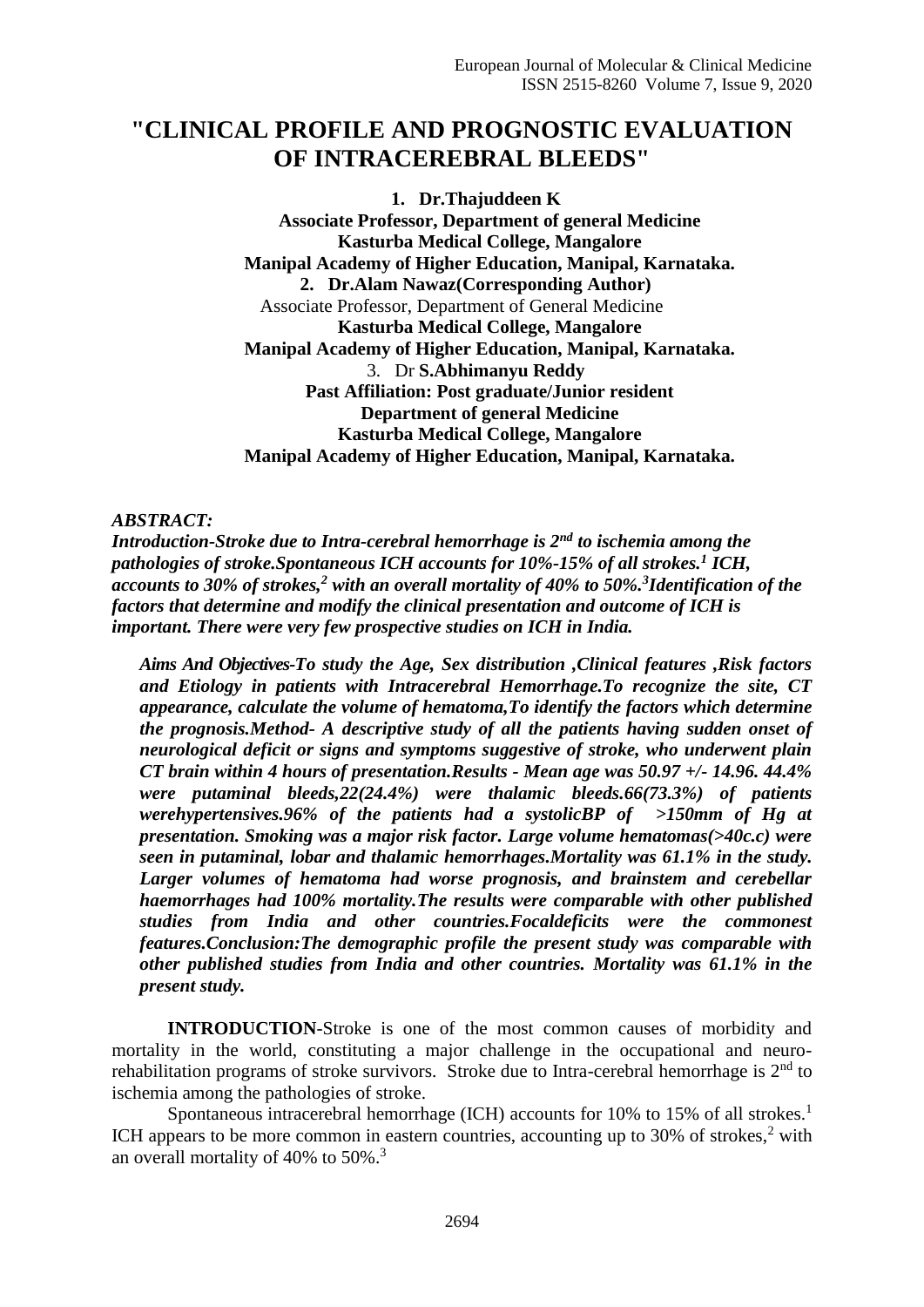Identification of the factors that determine and modify the clinical presentation and outcome of ICH is, important. There were very few prospective studies on ICH in India.

**AIMS AND OBJECTIVES -** To study the Agesex distribution Clinical features Risk factors Etiological factorsin patients with IntracerebralHemorrhage.To recognize the site, CT appearance, calculate the volume of hematoma of ICH. To identify the factors which determine the prognosis, in these patients (both clinical and radiological).

**MATERIAL AND METHODS**-The study was done on patients who presented to emergency room of Wenlock hospital and KMC hospital , Mangalore in Dept. of General Medicine for a period of 2 years , is a prospective study done between August 2014 and July 2016. The study population consisted of all the patients who had sudden onset of neurological deficit or signs and symptoms suggestive of stroke. All the patients who are suspected to have suffered a stroke underwent plain Computerized Tomography (C.T) Scan of brain within 4 hours of presentation

## **RESULTS:**

**Age And Sex Distribution Of ICH:** Mean age was 50.97 +/- 14.96. Most of the patients (51%) were between  $41 - 60$  years of age. 21(23.3%) were stroke in young (< 40) yrs.). There was only 2patient in 18 - 20 yrs. 37(74%) patients were >40 yrs.Male preponderance was seen in all age groups.

| <b>Age Range</b> | Male $(n=60)$ | Female $(n=30)$ | <b>Total</b>   | % Of Patients |
|------------------|---------------|-----------------|----------------|---------------|
|                  |               |                 |                |               |
|                  |               |                 |                |               |
| $18-20$          | $2(100\%)$    | $0(-)$          | $\overline{2}$ | $2.2\%$       |
| 21-30            | $5(50\%)$     | $5(50\%)$       | <b>10</b>      | 11.1%         |
| $31 - 40$        | $9(81.2\%)$   | $2(18.8\%)$     | 11             | 12.2%         |
| $41 - 50$        | $16(76.2\%)$  | $5(23.8\%)$     | 21             | 23.3%         |
| 51-60            | $18(66.6\%)$  | $9(33.4\%)$     | 27             | 30%           |
| 61-70            | $8(50\%)$     | $8(50\%)$       | 16             | 17.8%         |
| 71-80            | $1(33.4\%)$   | $2(66.6\%)$     | 3              | $3.4\%$       |
| 81-90            |               |                 | 0              |               |
|                  |               |                 |                |               |
|                  |               |                 |                |               |
|                  |               |                 |                |               |
|                  |               |                 |                |               |

**Site Of Hemorrhage:** In a total of 90 patients with ICH, 40 (44.4%) were in putamen, 19 (21.1%) were lobar, 22 (24.4%) were in thalamus, 6 (6.66%) were in brainstem, 3 (2.22%) were cerebellar hemorrhages. 60 (66%) were males and 30 (34%) were females.

| <b>Site of Hemorrhage</b> | Males ( $n = 60$ ) | Female $(n = 30)$ | <b>Total</b> |
|---------------------------|--------------------|-------------------|--------------|
| <b>Putaminal</b>          | 26(65.%)           | 16(35%)           | 40           |
| Lobar                     | $14(73.6\%)$       | $5(26.7\%)$       | 19           |
| <b>Thalamic</b>           | $13(58.33)\%$      | $9(41.6\%)$       | 22           |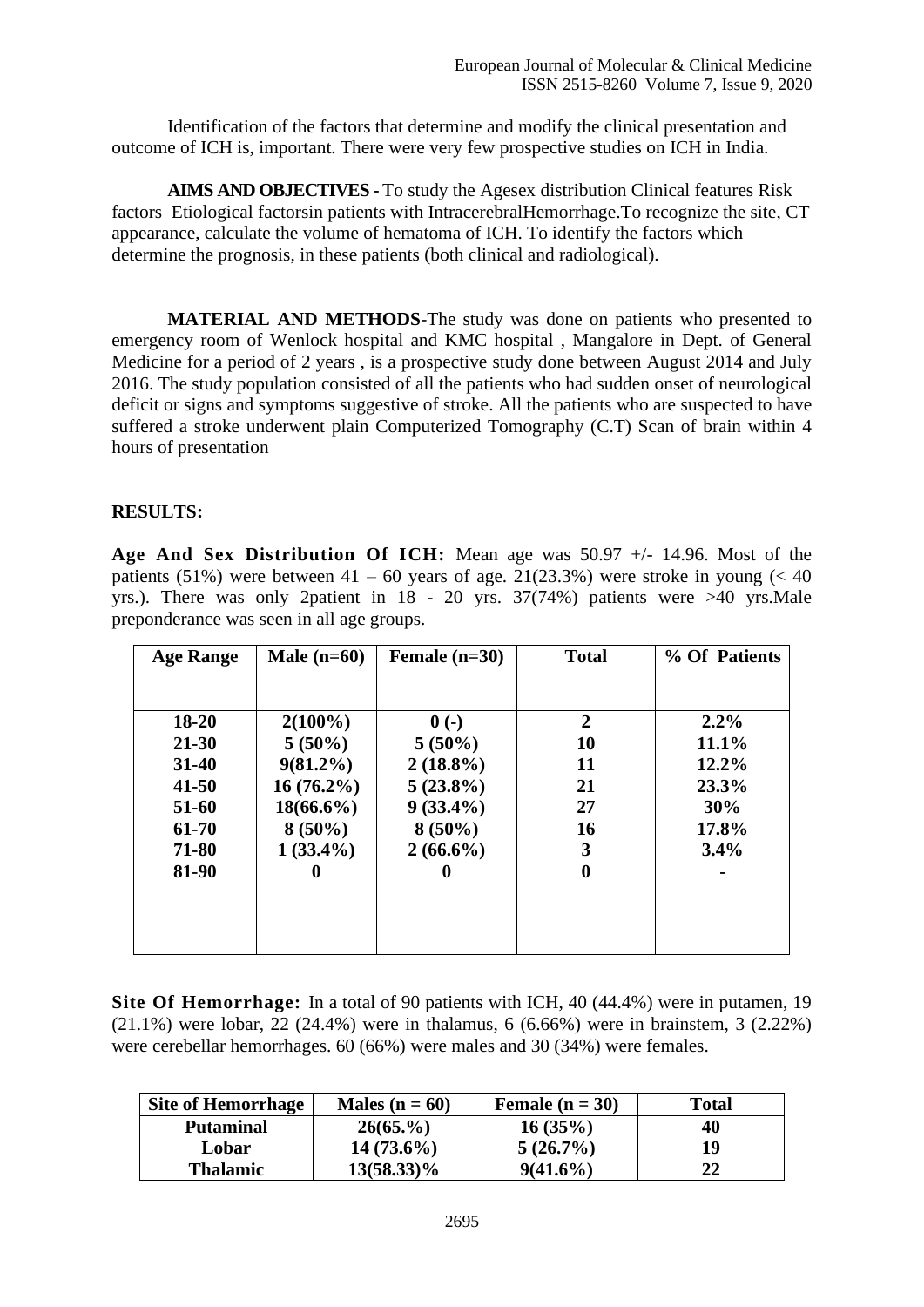| <b>Cerebellar</b> | $3(100\%)$  | $\blacksquare$ | ັ  |
|-------------------|-------------|----------------|----|
| <b>Brainstem</b>  | $4(66.6\%)$ | $2(33.3\%)$    |    |
| Total             | $33(66\%)$  | $17(34\%)$     | 90 |

**AetiologyAnd Risk Factors Of Intracerebral Hemorrhage:** Hypertension is the most common cause of ICH among the study population, seen in 66 (73.3%) of patients.Hypertension was the most common risk factor seen in 66 (73.3%) of patients. Smoking was the second most common risk factor seen in 64 (71%) of patients.

| <b>Aetiology</b>                   | No. of cases |
|------------------------------------|--------------|
|                                    |              |
| <b>Hypertension</b>                | $56(62.2\%)$ |
| <b>Hypertension &amp; Diabetes</b> | $10(11.1\%)$ |
| <b>Anti - Coagulants</b>           | $4(4.44\%)$  |
| <b>AV Malformation</b>             | $5(5.55\%)$  |
| <b>Diabetes</b>                    | $1(1.11\%)$  |
| <b>Tumor</b>                       | $1(1.11\%)$  |
| <b>Unknown and others</b>          | 13 (14.44%)  |

## **Risk Factors In The Study Population:**

| <b>Risk factors</b>      | <b>Number of patients</b> | % of patients |  |
|--------------------------|---------------------------|---------------|--|
| <b>Hypertension</b>      | 66                        | 73.3%         |  |
| <b>Smoking</b>           | 64                        | 71.7%         |  |
| <b>Alcohol</b>           | 47                        | 52.2%         |  |
| <b>Diabetes mellitus</b> | 6                         | 6.66%         |  |

# **Clinical Features:**

The most common feature noticed was hemiparesis, seen 80(88.9%) of the patients. All the patients with lobar and brainstem hemorrhage invariably had hemiparesis. Hemiparesis was followed by LOC which was seen in 72(80%) of patients. Patients with thalamic hemorrhage had lesser incidence of LOC(66.6%) compared to others. Headache was seen in 66(74.8%) of patients, all the cerebellar hemorrhage had headache, was seldom seen in lobar and thalamic hemorrhages. Vomiting were seen in 63(70%) patients, all the patients with brainstem and cerebellar hemorrhage had vomiting. Only 50 (61.7) of putaminal hemorrhage had vomiting. Eye signs, seizures and sensory disturbances occupied the next place with 46%, 34%, 16% respectively. Eye signs were seen all the patients with brainstem hemorrhage. Seizures were seen most of the lobar hemorrhage (80%). Sensory disturbances were seen only in lobar and thalamic hemorrhages, much commonly in thalamic (50%) than lobar (20%).

**Systolic B.P At Presentation:** Most of the patients had their systolic blood pressure  $>=$ 150 mm Hg. (96%). Only 4 % of the patients had their systolic B.P less than 150, and those were lobar and thalamic.Average systolic BP was measured to be 172 mm of Hg.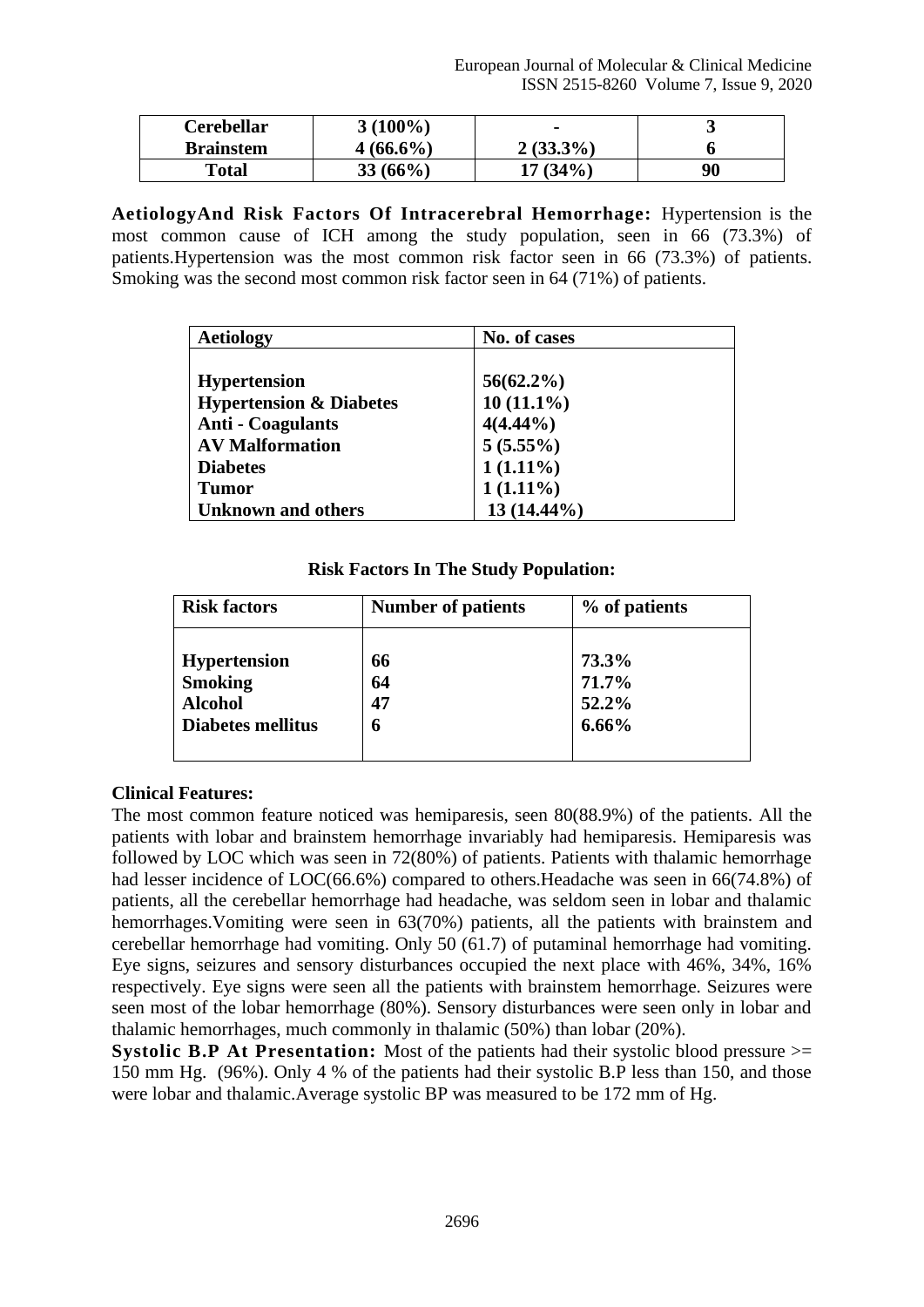| <b>Systolic</b><br><b>BP</b> | <b>Putaminal</b><br>(40) | Lobar<br>(19)     | <b>Thalamic</b><br>(22) | <b>Brainstem</b><br>(6) | <b>Cerebellar</b><br>(3) | <b>Total</b><br>(90) |
|------------------------------|--------------------------|-------------------|-------------------------|-------------------------|--------------------------|----------------------|
| $120 - 149$                  |                          | $4(10.5\%)$       | 4(9%)                   |                         | $\blacksquare$           | 4                    |
| $150 - 179$                  | 22(55%)                  | 13<br>$(68.42\%)$ | $10(45.5\%)$            | $2(33.3\%)$             | $\blacksquare$           | 47                   |
| <b>180</b><br>and<br>above   | 18(45%)                  | $4(21.05\%)$      | $10(45.5\%)$            | $4(66.6\%)$             | $3(100\%)$               | 39                   |

**CT – Findings:** Midline shift was the most common finding seen in 66 (73.3%) of the cases in varying grades, all patients with lobar and cerebellar hemorrhage had midline shift, most of the cases 35 (87.5%) of putaminal hemorrhage had midline shift, only 10(52.6%) of patients with thalamic hemorrhage had midline shift.Mass effect is seen in 65 (72.2%) of cases, all patients with lobar and cerebellar hemorrhage had mass effect, a significant number (78.2%) of putaminal hemorrhage also showed mass effect, only 12(63.15%) patients with thalamic hemorrhage had mass effect.Edema is seen in 60 (66.7%) of cases, all the patients with cerebellar and brainstem hemorrhage had surrounding edema, 34 (85%) of patients with putaminal hemorrhage had edema, 11 (57.9%) patients with lobar hemorrhage had edema, only 8 (36.36%) of the thalamic hemorrhage patients had edema.53 (58.9%) of the patients had evidence of intraventricular extension, it was seen in all cerebellar hemorrhage patients. Only 50% of lobar and thalamic hemorrhage patients had I.V extension.

**CT - Volume Of Hematoma:** Large volume hematomas (>40c.c) are seen in putaminal, lobar and thalamic hemorrhages. Patients with brainstem hemorrhages had smaller volumes of hematoma.

| <b>CT</b>                                                                           | <b>Putaminal</b>                                 | Lobar                                                       | <b>Thalamic</b>                                                            | <b>Brainstem</b>                                    | <b>Cerebellar</b>                                    | <b>Total</b>                                         |
|-------------------------------------------------------------------------------------|--------------------------------------------------|-------------------------------------------------------------|----------------------------------------------------------------------------|-----------------------------------------------------|------------------------------------------------------|------------------------------------------------------|
| parameter                                                                           | (40)                                             | (19)                                                        | (22)                                                                       | (6)                                                 | (3)                                                  | (90)                                                 |
| IV<br>extension<br><b>Mass</b><br>effect<br><b>Midline</b><br>shift<br><b>Edema</b> | $28(70\%)$<br>33(82.5%)<br>$36(90\%)$<br>34(85%) | $10(52.6\%)$<br>$19(100\%)$<br>$19(100\%)$<br>$11(57.89\%)$ | 12<br>$(54.54\%)$<br>12<br>$(54.54\%)$<br>10<br>$(45.45\%)$<br>$8(36.3\%)$ | $\blacksquare$<br>$\blacksquare$<br>۰<br>$6(100\%)$ | $3(100\%)$<br>$3(100\%)$<br>$3(100\%)$<br>$3(100\%)$ | 53<br>$(58.8\%)$<br>65 $(72%)$<br>66(74%)<br>60(68%) |
|                                                                                     |                                                  |                                                             |                                                                            |                                                     |                                                      |                                                      |

| <b>Volume</b> | <b>Putaminal</b> | Lobar | <b>Thalamic</b> | <b>Brainstem</b> | Cerebellar | <b>Total</b> |
|---------------|------------------|-------|-----------------|------------------|------------|--------------|
| $\ln C$ . C   | (40)             | 19)   | (22)            | (6               | (3)        | (90)         |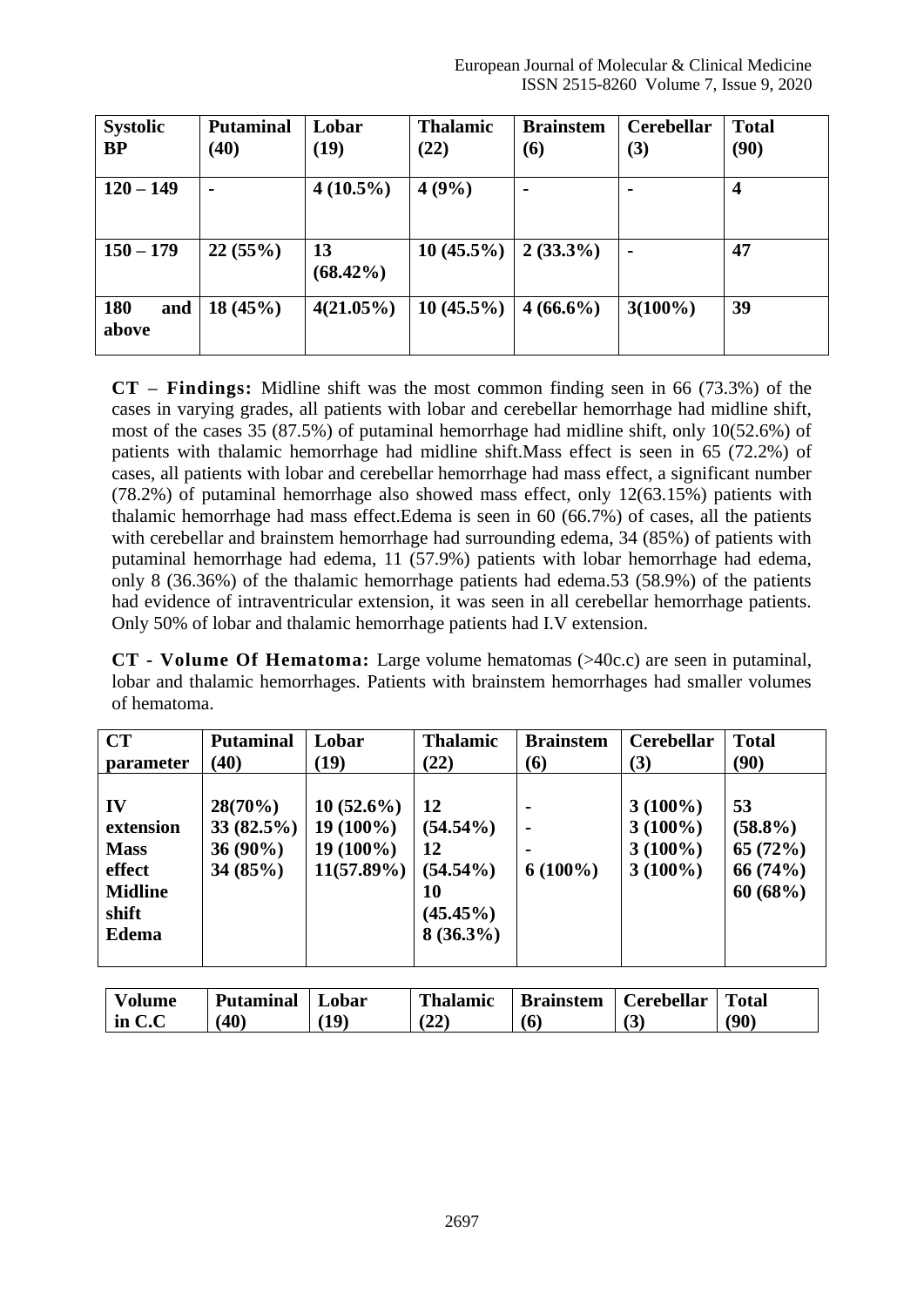| $0-20 \text{ CC}$<br>21-40 CC<br>41-60 CC<br>$>60$ CC | $5(17.3\%)$<br>$7(17.3\%)$<br>17<br>$(39.1\%)$<br>11<br>$(26.1\%)$ | $\blacksquare$<br>$8(40\%)$<br>$7(40\%)$<br>$4(20\%)$ | $8(33.3\%)$<br>$12(50\%)$<br>$2(16.6\%)$ | $4(66.7\%)$<br>2(33.3) | $3(100\%)$ | 17(22%)<br>28(32%)<br>$28(30\%)$<br>$15(16\%)$ |
|-------------------------------------------------------|--------------------------------------------------------------------|-------------------------------------------------------|------------------------------------------|------------------------|------------|------------------------------------------------|
|-------------------------------------------------------|--------------------------------------------------------------------|-------------------------------------------------------|------------------------------------------|------------------------|------------|------------------------------------------------|

**Mortality:** Highest incidence of mortality was in seventh decade followed by fifth and sixth decades.Mortality was more in males (63.6%) when compared with females (58.8%). Average mortality is 62%.Mortality was 100% in patients with GCS Score <6 at the time of admission. In those with GCS Score between 6 and 10, mortality was 59.1%, while in patients with GCS Score >11, the mortality was only 22.8%.

#### **Mortality - Age Incidence:**

| Age range | <b>Total No. of cases</b> | No. of deaths |
|-----------|---------------------------|---------------|
|           |                           |               |
| 18-20     | 2                         |               |
| $21 - 30$ | 10                        | $2(20\%)$     |
| 31-40     | 10                        | $4(40\%)$     |
| $41 - 50$ | 23                        | $17(73.9\%)$  |
| 51-60     | 25                        | 19(76%)       |
| 61-70     | 17                        | $13(76.4\%)$  |
| 71-80     | 3                         |               |
| 81-90     |                           |               |

## **Mortality - Sex Incidence:**

| Gender              | <b>Number of cases</b> | <b>Number of Deaths</b> | % of deaths |
|---------------------|------------------------|-------------------------|-------------|
|                     |                        |                         |             |
| Male cases          | 60                     | 38                      | 63.3%       |
| <b>Female cases</b> | 30                     | 17                      | 56.67%      |
| <b>Total cases</b>  | 90                     | 55                      | 61.1%       |
|                     |                        |                         |             |
|                     |                        |                         |             |

#### **Mortality – Gcs Score At Admission:**

| <b>GCS</b> Score | <b>Total cases</b> | <b>Deaths</b> | % of deaths |
|------------------|--------------------|---------------|-------------|
|                  |                    |               |             |
| <6               | 26                 | 26            | 100%        |
| $6 - 10$         | 39                 | 23            | 59%         |
| >10              | 25                 |               | 24%         |

**Mortality – Systolic B.P At Admission:** Mortality was nil among the patients who presented with S.B.P less than 150 mm Hg., was significantly high among patients with  $S.B.P \geq 180$  mm Hg. (78.5%), and was 58.8% among patients with S.B.P ranging between 150 and 180 mm Hg.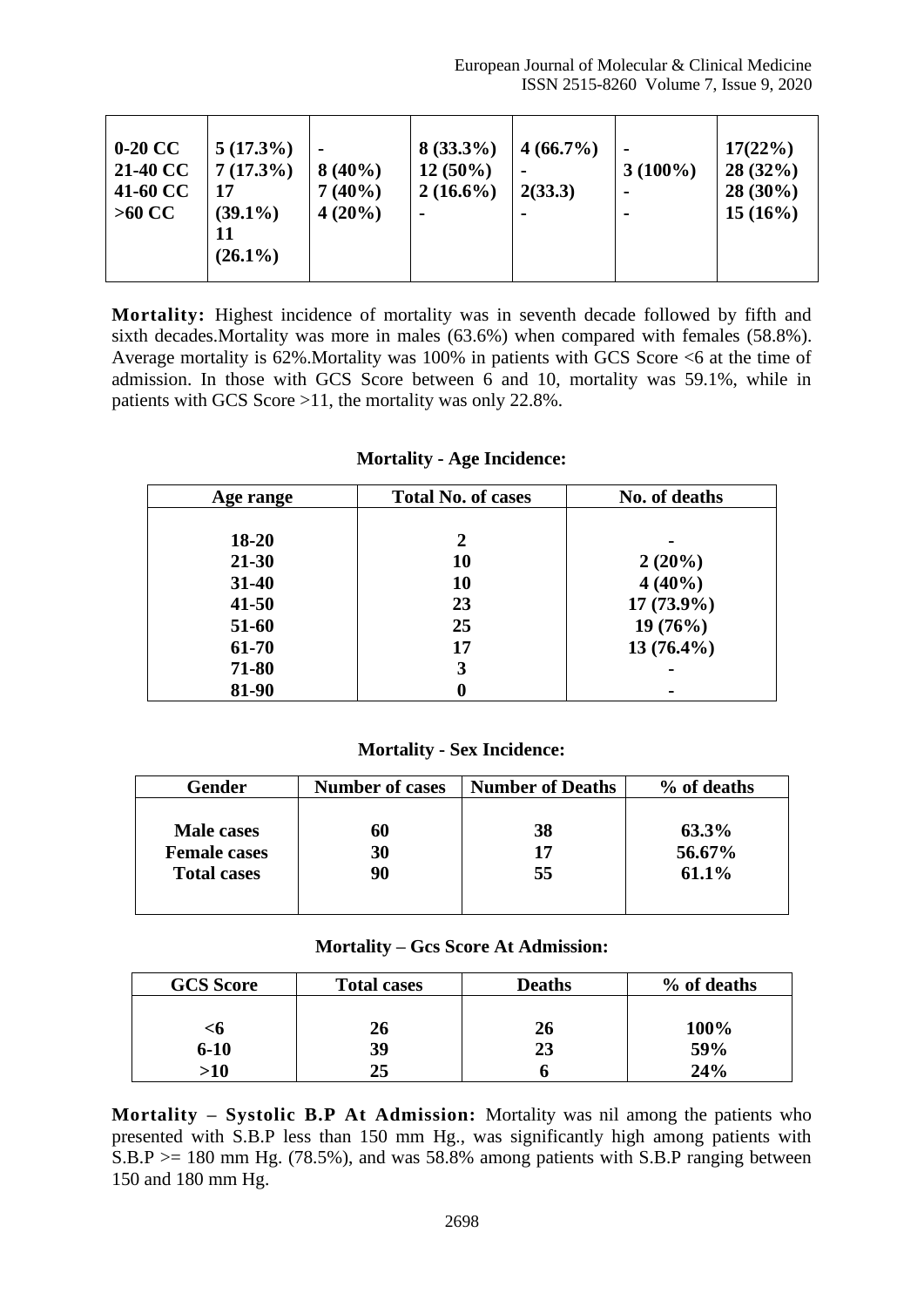| <b>SBP</b> mmHg | <b>Total cases</b> | <b>Number of deaths</b> | % of deaths |
|-----------------|--------------------|-------------------------|-------------|
| $120 - 149$     |                    |                         |             |
| $150 - 180$     | 47                 | 20                      | 58.8%       |
| 180 and above   | 39                 |                         | 78.5%       |

**Mortality - Site Of Hemorrhage:** The mortality was highest in cerebellar and brainstem hematomas (100%), followed by lobar (80%), putaminal (56.5%) and thalamic (41.6%) hemorrhages. Survival was better in thalamic hematomas.

| <b>Site</b>       | <b>Total cases</b> | No. of deaths | % of deaths |
|-------------------|--------------------|---------------|-------------|
| <b>Putaminal</b>  | 40                 | 23            | 57.5%       |
| Lobar             | 19                 | 15            | 78.9%       |
| <b>Thalamic</b>   | 22                 | 8             | 36.3%       |
| <b>Brainstem</b>  | O                  | o             | 100%        |
| <b>Cerebellar</b> |                    |               | 100%        |
|                   |                    |               |             |

# **Mortality - Site Of Hemorrhage:**

**Mortality – Volume Of Hematoma:** Mortality reaches 100% in patients whose hematoma volume exceed 60cc. 86.9 % of the patients with hematomas above 40cc were dead. Mortality was considerably less with volumes less than 40 cc (40.7%).

| Volume (in c.c.) | <b>Total cases</b> | No. of deaths | % of deaths |
|------------------|--------------------|---------------|-------------|
|                  |                    |               |             |
| $<$ 20           | 19                 |               | 21%         |
| $21 - 40$        | 29                 | 14            | 48.2%       |
| $41 - 60$        | 28                 | 23            | 82.1%       |
| $>60$            | 14                 | 14            | 100%        |
|                  |                    |               |             |

**Mortality – Intraventricular Extension:** Intraventricular extension of hemorrhage was seen in majority of putaminal, thalamic and cerebellar hemorrhages and most of these cases succumbed to death. Mortality in patients without Intraventricular extension was 42.8% only. Mortality in patients with Intraventricular extension was 75.8%.

|                      | <b>With Intraventricular</b><br><b>Extension</b> | <b>Without</b><br><b>Intraventricular</b><br><b>Extension</b> |
|----------------------|--------------------------------------------------|---------------------------------------------------------------|
| <b>No. Of Cases</b>  | 53                                               | 37                                                            |
| <b>No. Of Deaths</b> | 40                                               | 15                                                            |
| % Of Deaths          | 75.4%                                            | 40.54%                                                        |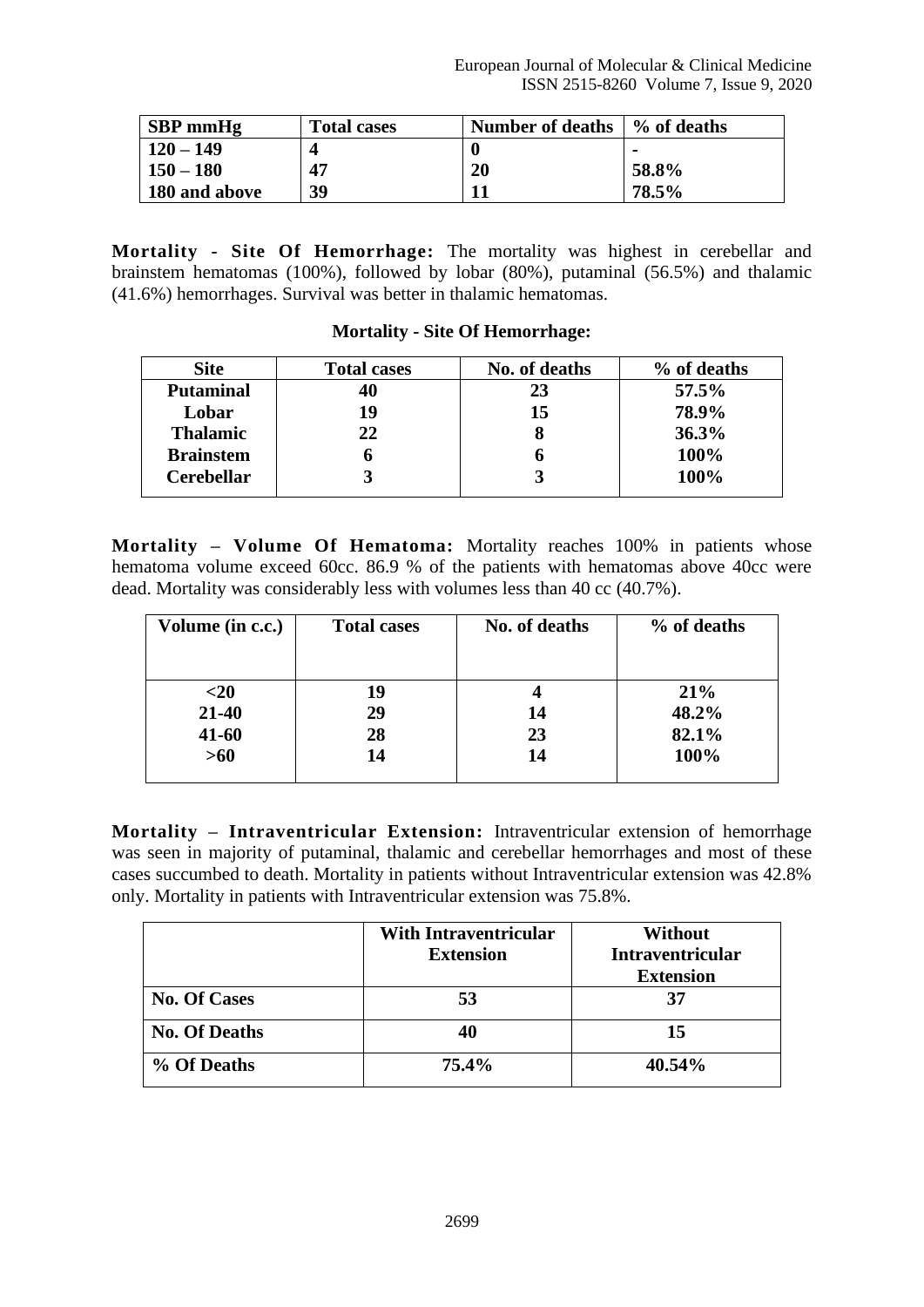# **DISCUSSION:**

In the present study 74.5% of patients with intra-cerebral hemorrhage were aged over 40 years. The mean age was 50.9+/- 14.6 years. The mean age of 266 cases of intra-cerebral hemorrhage studied by Yun-zhen  $Hu^4$  was  $57.9 \pm 15.2$  years. The findings of the present study are comparable with other study done by Sunil K. Narayan<sup>5</sup> et al. in South India. Age is the most powerful predictor of stroke. The incidence of stroke doubles each decade past 55 years of age. Half of all strokes occur in people older than 70 to 75 years.<sup>6</sup>

| <b>Study</b>  | Sunil K.<br>Narayan et al.<br>$\%$ of pts $>40$<br>vears | <b>Yun-zhen Hu</b><br>% of patients<br>$>45$ years | <b>Present study</b><br>% of patients<br>$>40$ years |
|---------------|----------------------------------------------------------|----------------------------------------------------|------------------------------------------------------|
| % of patients | 76.4%                                                    | 81.2%                                              | 74.5%                                                |

# **Sex Distribution – In Different Clinical Series:**

| <b>Study</b><br><b>Sex</b>   | Sunil K. Narayan<br>et al No. of Pts<br>$(\%)$ | Yun-zhen Hu et al.<br>No. of Pts $(\% )$ | <b>Present study</b><br>No. of Pts $(\%$ |
|------------------------------|------------------------------------------------|------------------------------------------|------------------------------------------|
|                              |                                                |                                          |                                          |
| <b>Male</b><br><b>Female</b> | $38(63.3\%)$<br>$22(36.6\%)$                   | $179(67.3\%)$<br>87(32.7%)               | $60(66.6\%)$<br>$30(33.3\%)$             |

In our study of Intra-cerebral Hemorrhage there was a male preponderance. This is compatible with similar figures in the Yun-zhen Hu et al & Sunil K. Narayan et al studies.Stroke appears to be more common in males than in females.

| <b>Series</b>                      | Sunil K. Narayan et<br>al. % of cases | Present study % of<br>cases |
|------------------------------------|---------------------------------------|-----------------------------|
| <b>HTN</b>                         | 86.7%                                 | 73.3%                       |
| <b>AVM</b>                         |                                       | 6%                          |
| <b>TUMOUR</b>                      |                                       | 2%                          |
| <b>Anticoagulant therapy</b>       | 5%                                    | 4%                          |
| <b>Antiplatelet therapy</b>        |                                       |                             |
| Coagulopathy                       | $6.67\%$                              |                             |
| <b>Cerebral</b><br>venous<br>sinus | $1.67\%$                              |                             |
| thrombosis                         |                                       | 13%                         |
| <b>Unknown</b> /others             |                                       |                             |

**Aetiologies Of ICH According To Clinical Series:**

These studies show that systemic hypertension is the single most frequent associated risk factor. The incidence of hypertension in the present study was 73.3%. Hypertension was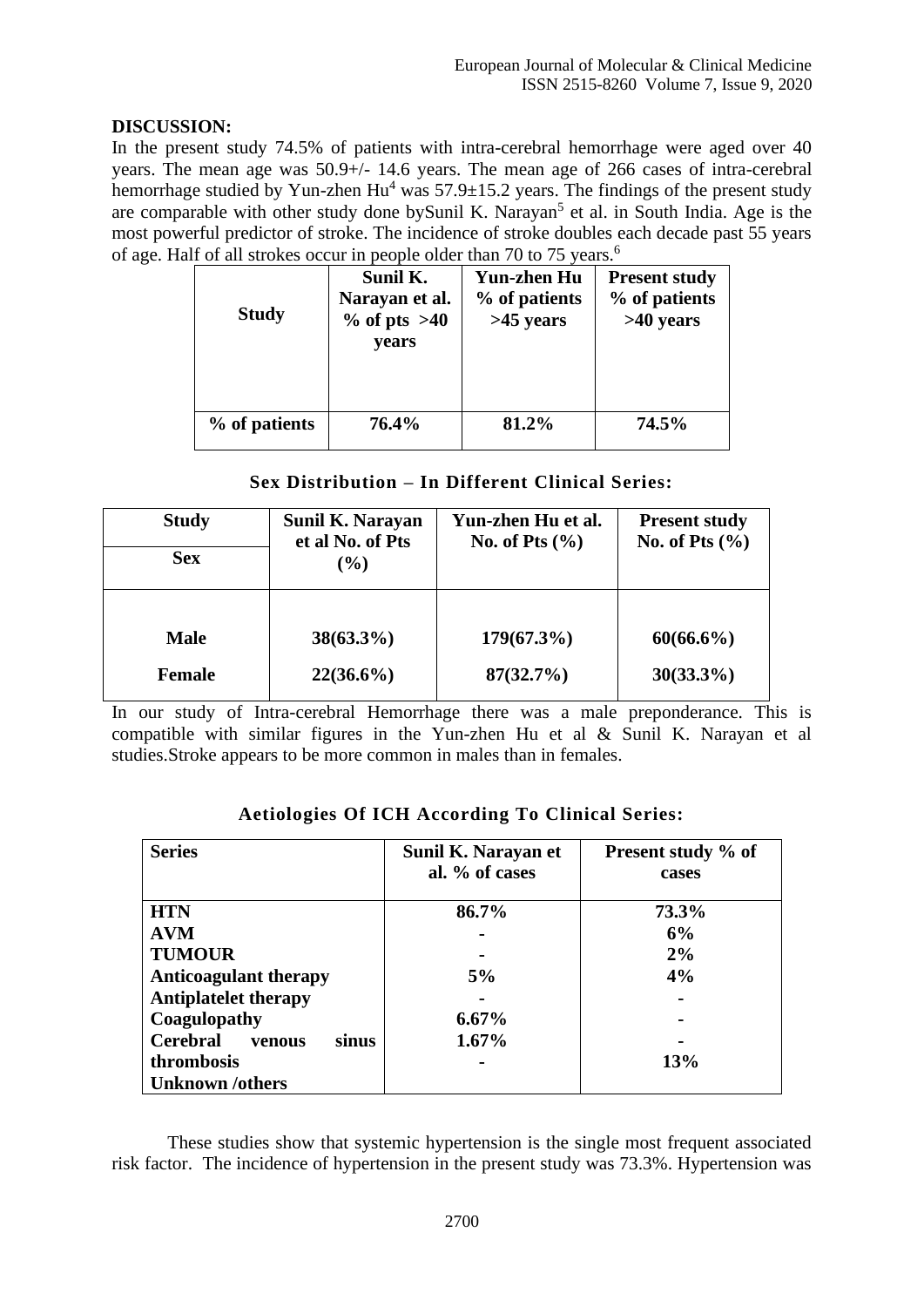seldom seen in lobar hemorrhages, this was also seen in the study conducted by Yun-zhen Hu et al.<sup>46</sup> The next identifiable cause was AV malformations which were present in 6% of the patients. In a group of 38 young ICH patients subjected to angiography, Halpinet al.<sup>49</sup>documented AVMs in 23. This finding tells that AV malformations pose an important risk for intracerebral haemorrhage.

**Systolic B.P At Presentation:** Most of the patients had their systolic blood pressure  $>=$ 150 mm Hg. (96%). Only 4 % of the patients had their systolic B.P less than 150, and those were lobar and thalamic. Most of the patients with brainstem hemorrhage had theit  $S.B.P$ 180 mm Hg. Of the patients with their  $S.B.P \ge 150$ , most of them (68%) had their S.B.P ranging from 150-180. Qureshi AI, et al. $<sup>8</sup>$  have found that the initial systolic blood pressure</sup> was <140 mm Hg in 31% patients, 140–184 mm Hg in 56% patients, 185–219 mm Hg in 13% patients. This difference may be because of the sample size taken by them.

| <b>Study</b>      | Kase& Mohr | A.K.Thakur              | Present study |
|-------------------|------------|-------------------------|---------------|
| <b>Site</b>       | % of cases | et al. $\%$ of<br>cases | % of cases    |
|                   |            |                         |               |
| <b>Putaminal</b>  | 35%        | 48%                     | 44.4%         |
| Lobar             | 25%        | 10%                     | 21.1%         |
| <b>Cerebellar</b> | 10%        | 12%                     | 3.33%         |
| <b>Thalamic</b>   | 15%        | 16%                     | 24.4%         |
| <b>Brainstem</b>  | 5%         | 6%                      | $6.67\%$      |
| <b>Others</b>     | 10%        | 8%                      |               |

**Site of ICH in Different Clinical Series:**

In the present study PutaminalHemorrhages (44.4%) constitute the majority of cases of ICH, followed by Thalamic (24.4%) and Lobar ICH (21.1%). In studies by A.K.Thakuret  $al^9$  and Kase & Mohr<sup>10</sup>, Putaminal hematomas were the commonest site of ICH.

**Mortality – IV Extension:** Outcome was also influenced by the volume of hematoma. Very large volumes greater than 40cc were invariably associated with 100% mortality. With small volumes of hematoma high mortality was seen only in brainstem hemorrhages.In the present study 75.8% of patients with IV extension died. These findings have been similar to those found by MansoorehToghet al.<sup>11</sup>

**SUMMARY:** 90 cases of CT proven non – traumatic ICH aged between 18 to 90 years presenting within 48 hours of illness were prospectively analysed both clinically and radiologically from August 2014 to July 2016.

- The highest incidence was seen in the fifth and sixth and seventh decades.
- The most common location was Putaminal followed by Thalamic, Lobar, Pontine and Cerebellar haemorrhages, with predilection towards male sex.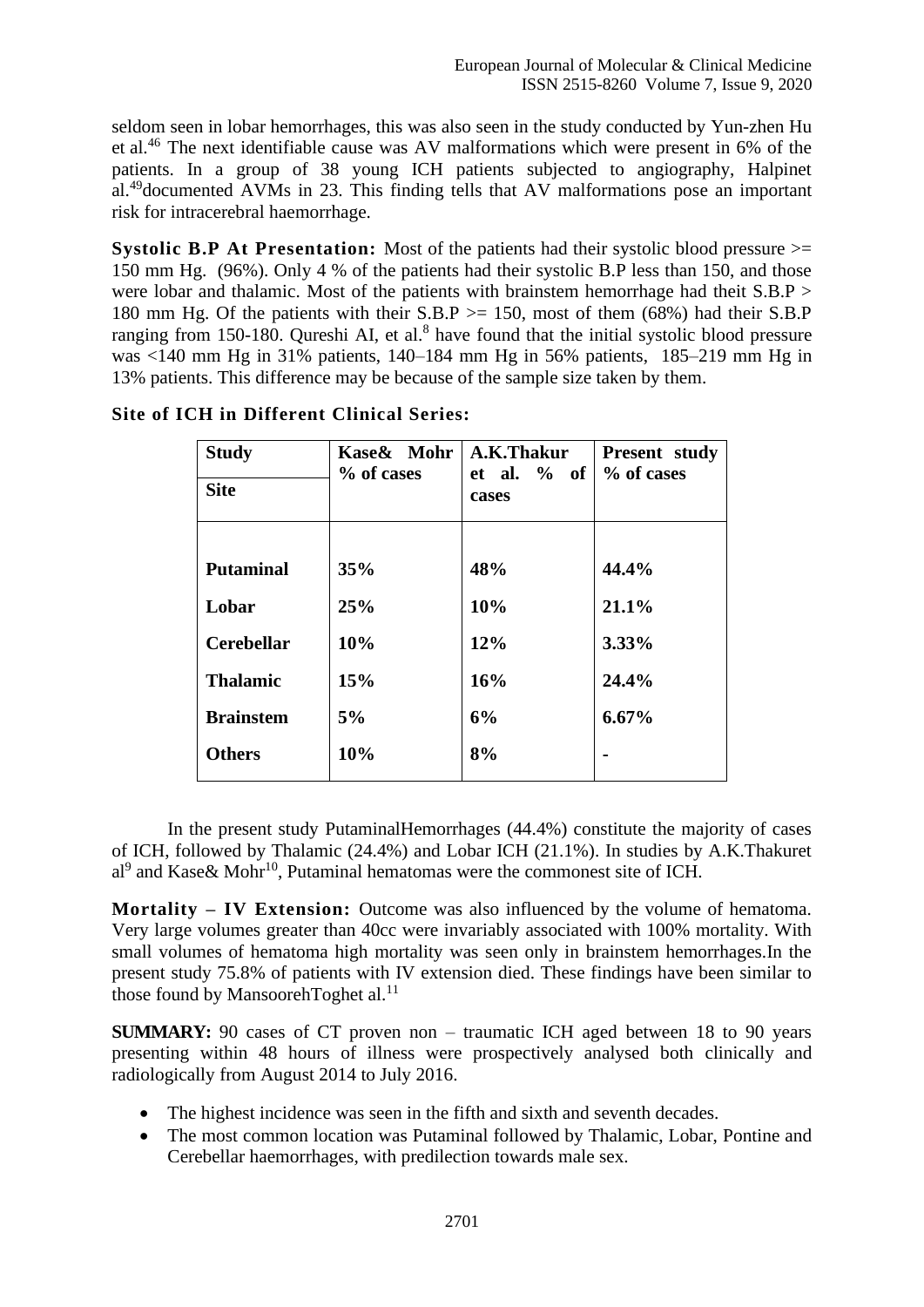- Paresis was the most common presenting complaint followed by loss of consciousness, headache and vomiting. Most of the events occurred during early morning when the patient was awake and active.
- Hypertension and smoking appears to major risk factors for ICH
- Hypertension was the most common aetiological factor, followed by hypertension and diabetes present concomitantly in the same patient. Anticoagulants taken for treatment of CRHD appears to be a causative agent of ICH.
- CT scan is of great value in detecting hematomas, helping in identifying their location, assessment of volume, IV extension and brain herniation reliably.
- Mortality was high in patients with brainstem, cerebellar hematomas. Survival was better in putaminal and thalamic hematomas.
- The volume of hematomas, IV extension and GCS Score at admission seems to an important prognostic and mortality indicators.

## **CONCLUSION:**

The mean age, sex distribution and site predilection of ICH in the present study was comparable with other published studies from India and other countries.

- Putamen was the commonest site, with a male preponderance.
- Hypertension was the major risk factor except in lobar haemorrhages.
- Focal neurologic signs were the commonest presenting feature.
- CT scan was of great value in diagnosis and also for prognosticating the outcome.
- Mortality was 61.1% in our case study.
- All cases with cerebellar and midbrain haemorrhages died.

## **BIBLIOGRAPHY**

- **1.** Qureshi Al, Tuhrim ST, Broderick JP, Batjer HH, Hondo H, Hanley DF. Spontaneous intracerebralhemorrhage. N Engl J Med. 2001;344:1450–60
- **2.** Zhang LF, Yang J, Hong Z, Yuan GG, Zhou BF, Zhao LC, et al. For the collaborative group of China multicentre study of cardiovascular epidemiology.Proportion of different types of subtypes of stroke in China. Stroke. 2003;34:2091–6.
- **3.** Fogelholm R, Nuutila M, Vuorela AL. Primary intracerebralhemorrhage in the Jyvaskyla region, Central Finland, 1985-89: Incidence, case fatality rate, and functional outcome. J NeurolNeurosurg Psychiatry. 1992;55:546–52.
- **4.** Yun-zhen Hu, Jian-wen Wang, and Ben-yanLuo. Epidemiological and clinical characteristics of 266 cases of intracerebralhemorrhage in Hangzhou, China, J Zhejiang UnivSci B. 2013 June; 14(6): 496–504.
- **5.** Sunil K. Narayan, P. Sivaprasad, Sharma Sushma, Ratnakar K. Sahoo, and Tarun Kumar Dutta. Etiology and outcome determinants of intracerebralhemorrhage in a south Indian population, A hospital-based study, Ann Indian Acad Neurol. 2012 Oct-Dec; 15(4): 263–266
- **6.** Jose Biller, Betsy B. Love, Michael J Schneck, Vascular Diseases of the Nervous System A. ISCHEMIC CEREBROVASCULAR DISEASE. In: Walter G. Bradley et al., editor. Neurology in Clinical Practice. 5th ed. Philadelphia (PA): Butterworth-Heinemann; 2012. P. 1166 (vol.2)